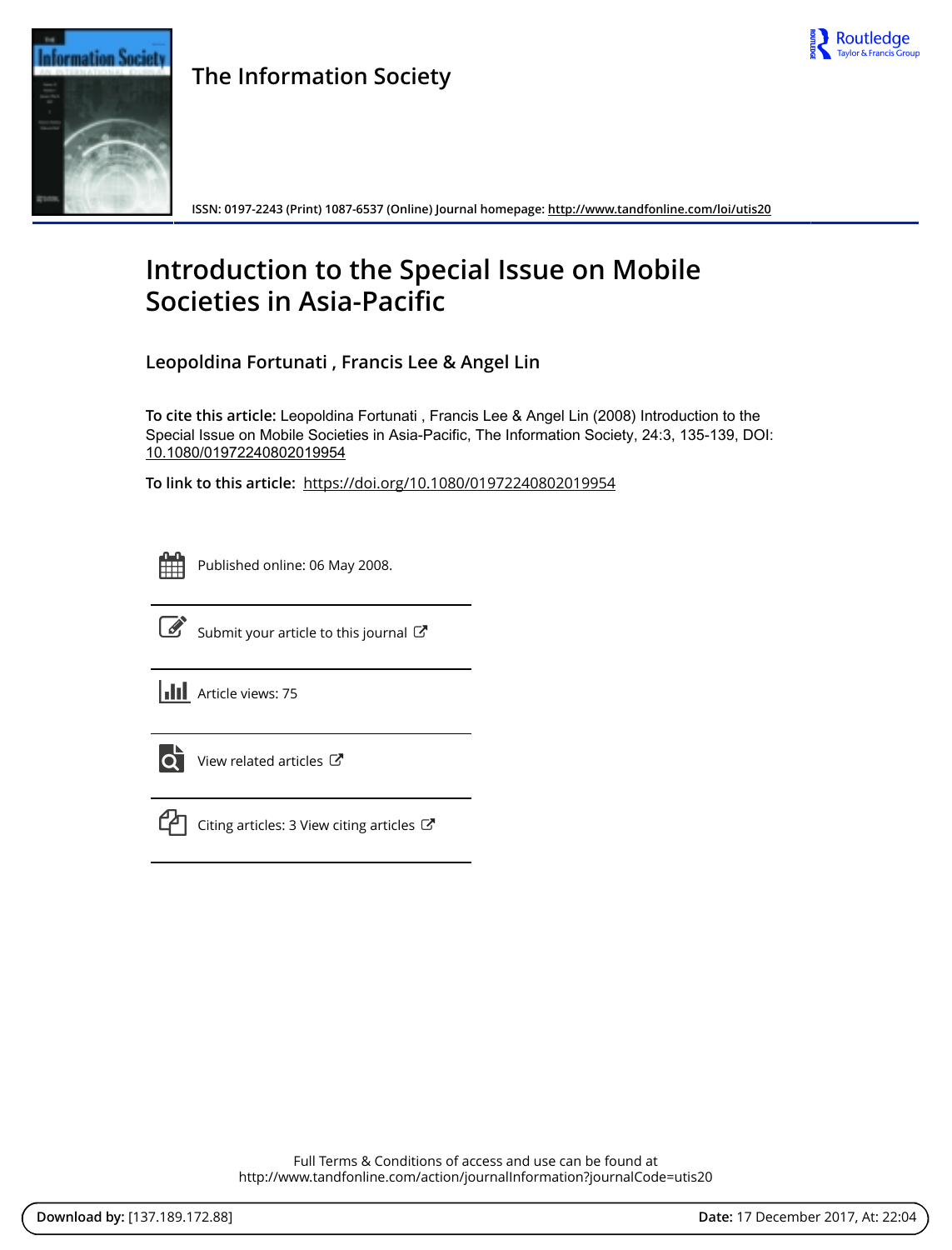

### **INTRODUCTION**

## **Introduction to the Special Issue on Mobile Societies in Asia-Pacific**

### **Leopoldina Fortunati**

*Department of Economics, Society and Territory, University of Udine, Udine, Italy*

### **Francis Lee**

*Department of Media and Communication, City University of Hong Kong, Hong Kong*

### **Angel Lin**

*Department of English, City University of Hong Kong, Hong Kong*

This special issue was developed from papers presented at the "Asian Modernities and the Mobile Phone" conference at the City University of Hong Kong in June 2005. The papers published here first cleared the initial screening of conference papers and then the journal's review process.

### **THE PAPERS**

In the first paper, Donner explores the current literature on mobile phone use in the developing world. After Castells et al. (2007), Donner's paper provides the most exhaustive review of mobiles in developmental context currently available. Donner reviews almost 200 studies on mobile phone use in the developing world, representing a wide range of disciplines, and identifies the common themes and major trends in the literature. He divides these studies into two categories. The first category includes studies that focus on the determinants of mobile adoption, studies that assess the role and the social consequences of mobile use, and studies that focus on the interrelationships between mobile technologies and users. The second category contains studies focusing on the effects of mobile phone use on economic development: Do mobile phones promote or hinder economic growth, or complicate it in other ways? One of the great merits of Donner's paper is that it makes us aware of the range of mobile phone practices in developing countries. The topic also provides an opportunity to explore issues such as development, modernization, and globalization. Donner spotlights points where massive social phenomena intersect with micro-trends; as a consequence, we come to know how the globalization process affects many individual lives, such as those of the migrant worker in China, the middle-class protester in the Philippines, and the urban entrepreneur in Nigeria.

The other three papers focus on implications of the diffusion and appropriation of the mobile phone in Asian countries at the symbolic level and at the level of values structures. Bart Barendgret's paper explores the situation in a developing country—Indonesia—while Gerard Goggin's examines an established industrialized country— Australia. Zhou He's paper looks at China, which is a newly industrialized country. Taken together, these papers illustrate the different stages of economic development and diffusion of mobile communication in Asia-Pacific today.

Barendgret describes the modernization process in Indonesia and the creative ways in which Indonesians have appropriated and domesticated the mobile phone. He shows how mobile technology, which arrived in Indonesia at the end of the Suharto regime, a period of social and cultural openness, has facilitated the development of a youth culture that embraces a cool mobile lifestyle. Barendgret explains how, for urban middle-class Muslims, the mobile phone represents a commitment to modernity. He also

Received 10 December 2006; accepted 4 February 2007.

Address correspondence to Leopoldina Fortunati, Department of Economics, Society and Territory, University of Udine, Udine, Italy. E-mail: fortunati.deluca@tin.it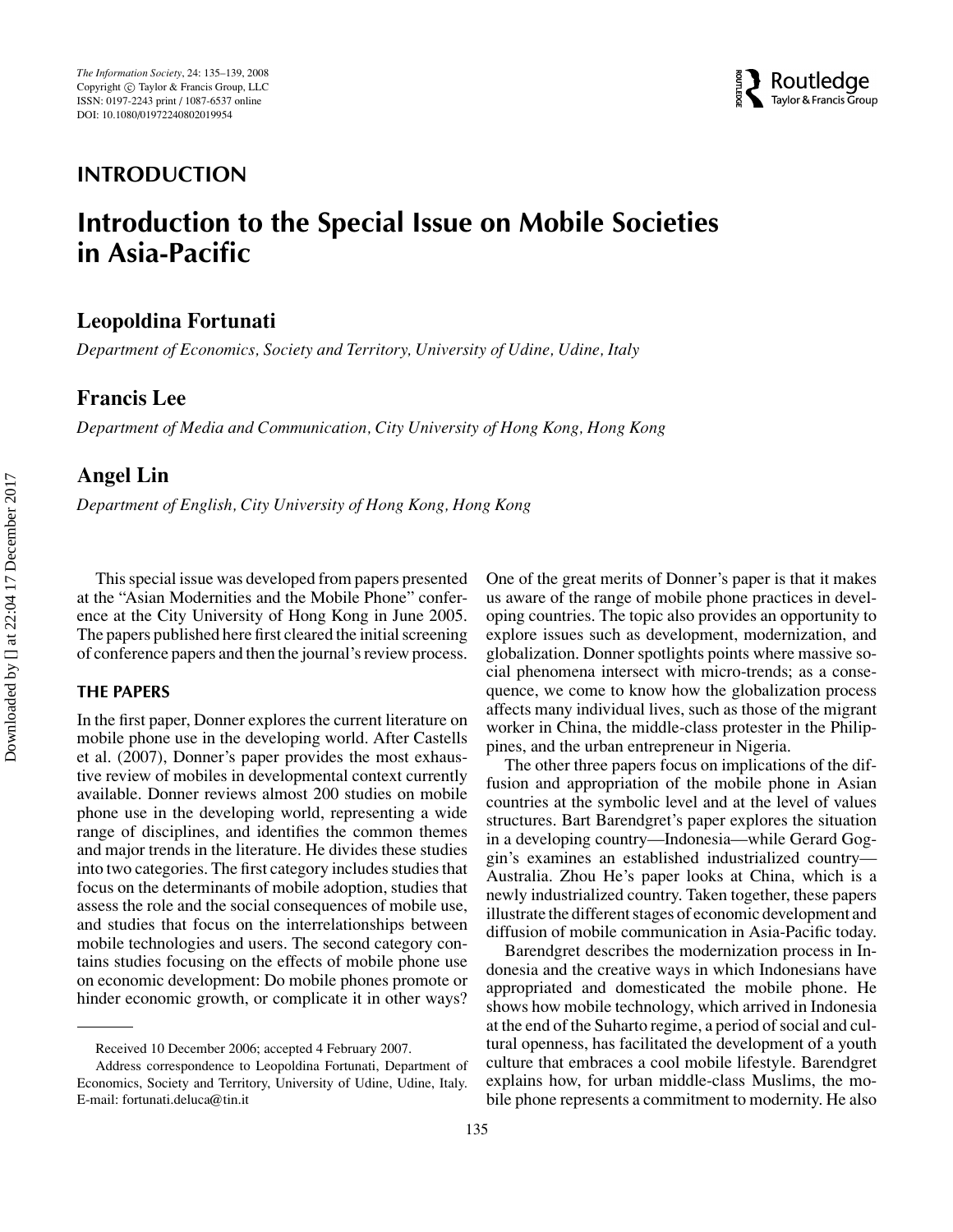describes how the lower stratum of the population has tried to appropriate this technology through secondhand or "black" devices.

Goggin analyzes, through the prism of the mobile phone, an important aspect of Australia's modernization: the reorientation of its national identity from Europe to Asia. Goggin does not focus on the hybrid narratives that have resulted from the fusion of various national cultures in the course of globalization. He instead explores the shift in Australian national identity—where Australia once considered herself to be a southern representative of the West, she is now increasingly recognizing how her identity has been shaped by Asian social and cultural influences. Goggin sees this reorientation reflected in the diffusion and appropriation of the mobile phone in Australia, which is now conceived by many not only as a country in Asia but as an Asian country.

Finally, Zhou He examines the development of Short Message Service (SMS) in China, which, he argues, operates as a means of mass communication for deviant discourses, such as those of political criticism and ethical defiance. He found that Chinese mobile users contribute to a nonofficial discourse in a variety of ways, ranging from the creation of political satire to the consumption of political "jokes." Thus, within the Chinese context, mobile is not only a tool of personal and work-related communication but also a political instrument. He shows how the mobile phone is used in China to weave a nonofficial discourse, facilitate political involvement, and contribute to the political empowerment of users.

### **THE BROADER CONTEXT**

As Donner reminds us, an examination of the diffusion and appropriation of the mobile phone in developing countries requires a clear understanding of three concepts—"modernities" (or, more recently, "postmodernities"), "industrialization," and "technology"—and their relationships. Barendgret's paper shows that the shift to postmodernity has opened multiple facets of modernity. According to the literature on the shift from modernity to postmodernity (Appadurai, 1990; Arvidsson, 2006; Baudrillard, 1986; Derrida, 1967; Giddens, 1991a, 1991b; Harvey, 1989; Jameson, 1991; Lyotard, 1979; Tomlinson, 1999), several factors have played a role in the decline of the symbolic structure of modernity: the end of great narratives that control the collective imagination, the fragmentation of genres and tastes, the enormous diversification of supply and demand of cultural products, and the overturning of the relations between material and immaterial work in favor of the latter, among others.

Exposure to industrialization and globalization has different consequences in different societies. In fact, the process of modernization, which derives from industrializa-

tion and globalization, is the consequence of a coconstruction carried out by indigenous cultures and societies, on the one hand, and the capitalistic system, on the other hand. Both influence and shape each other. But we often look at the changes that occur in local cultures and societies without paying sufficient attention to the changes that occurred at the same time in the capitalistic system. During the process of modernization, the capitalistic system changes too. If we take into account that capitalism, according to Marx, is a social relationship, it follows that it is subject to change, since it reacts to local cultural and historical contexts.

Paradoxically, capitalism today is both more and less modern than before globalization: more modern because it has enlarged the number of waged workers in the developing world and has spread sophisticated technology; less modern because, as it is faithful only to the surplus-value law, it might demodernize itself in the newly industrialized countries. It does so because it has an internal history that always manages to surface—a history of appropriating working-class energies. In more established industrialized countries, the working class has in the course of time managed to limit the degree of appropriation. When modern capital encounters cultures and social systems with areas of backwardness and despotism, its historical tendency surfaces again. To increase the valorization process, capitalism does not hesitate to put its technological power at the service of the most backward power (as the activities of Google and Microsoft in China illustrate). Consequently, modernity becomes antimodernity, as it reinforces systems and institutions that have been long outmoded in the West. If semislavery becomes a means to obtain plus-value, then semislavery reappears. The fact is that modernization is not the objective of the capitalist process. It is one of the social consequences produced by the negotiation between capital and working classes in those countries that first became industrialized (Hardt & Negri, 2000).

The capitalistic communism of China or "socialism with Chinese characteristics" launched by Deng Xiaoping in the 1980s is a case in point. Of course, the coexistence of two opposed systems could be expected to create social tensions and conflicts in contemporary China. The appropriation of the mobile phone by Chinese people provides a platform, as Zhou He's paper describes, for public criticism of political leaders. Another example of modernization "without modernity in classical terms" is that described by Barendregt. In Indonesia, fostering of industrialization, rather than that of a more secular society, led to a process of Islamization and the emergence of the New Muslim. These religious practices and phenomena coexist with, and are even strengthened by, new technologies. But Indonesia is only one example of a tendency that is evident even in established industrialized countries. Throughout the world, postmodern religious hierarchies are using the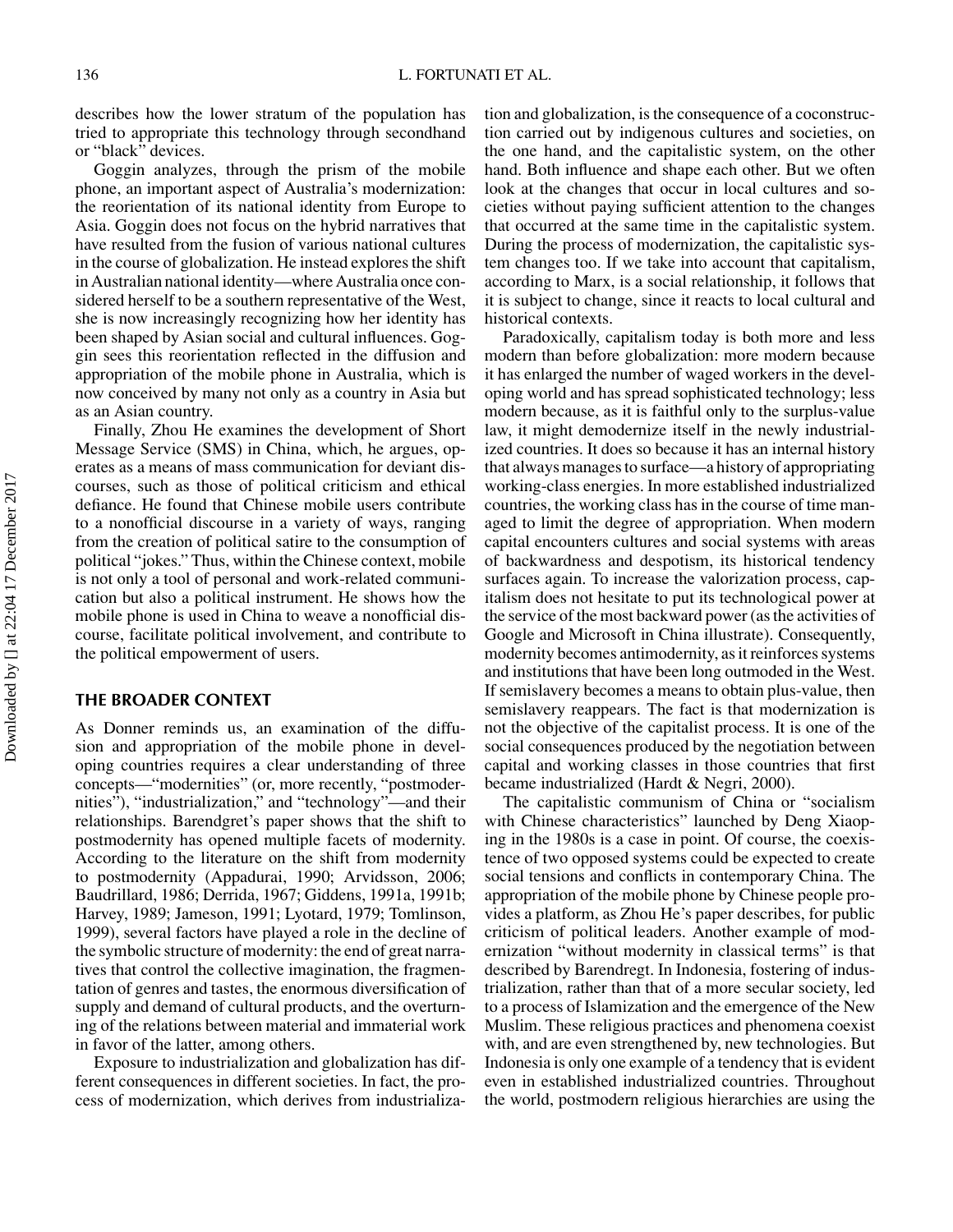mobile phone (and other information and communication technologies [ICTs]) to organize spiritual practices and oppose secularization (Barzilai-Nahon & Barzilai, 2005; Katz, 2006).

After Hegel, to be "modern" has generally meant to follow the spirit of time, that is, the specific moment in which one lives with all its characteristics. If this is modernity, then "modernity" or, more accurately, "postmodernity" should be used in the plural form: "postmodernities." Postmodernities are hybrid constructions emerging from the encounters of very different processes, economic and sociotechnical systems, and cultural and social organizations. In developing or newly industrialized countries, which skip many stages that established industrialized countries experienced during the development of industrialization, postmodernities are shaped by the time lag between social change and technological dissemination (Longo, 2003). If the former provides the impetus for development, then society might be able to remain open and flexible; if the latter prevails, there is the risk that society will become rigid and committed to "irrational" behavior, as Barendgret describes in his paper.

One of the bulwarks of modernity is industrialization, which is becoming a global process. While we are still lacking a complete understanding of industrialization as a global phenomenon, we do know at least three important aspects of the industrialization process.

First, industrialization involves an attack upon tradition, which has established the socioeconomic routine and is the source of its legitimacy. This attack is not limited to the technical, economic, or financial sectors. It is an existential challenge that marks and transforms the ideas and values that uphold social beliefs, attitudes, and behavior. As a result, industrialization produces a shift based on the devalorization of tradition. Tradition, which was previously considered the depository of the best time-honored practices, suddenly is perceived as inert, a burden that must be relinquished. Tradition is now perceived only in its negative aspects. This gives rise to radical changes at social, cultural, and psychological levels and, consequently, to major upheavals. If we look at the actors who are protagonists of this attack against tradition, we may find not only entrepreneurs, the rising bourgeois class, but also those working classes who could take advantage of the industrialization process and the accompanying social processes. The tensions produced by industrialization occur at three levels: Traditional social practices are opposed to rationalization desired from the standpoint of efficiency; highly personalized social relationships, in which individuals and groups perceived themselves as friends or enemies, are opposed to the depersonalized and psychologically neutral social relationships required by more technologically advanced societies (Sombart, 1900); and there are changing boundaries between private and public spheres. Evidence of the difficulty in distinguishing between private and public spheres is still provided by mobile phone use: As Donner's paper illustrates, in developing countries, mobile phone use reveals the intermingling of work and personal relationships.

Second, industrialization is a self-generating process that, as Ferrarotti (1970) notes, has been shown to possess an internal logic. Deng Xiaoping understood this logic very well. By deciding to promote the first industrial experiments in China in the 1980s, he planted the seeds of change in society while avoiding a bloody political battle within the party. He understood that this political decision would result in the gradual dissemination of capitalist values and their attendant social processes and phenomena. The production of commodities leads eventually to the commodification of human beings, but this progression seems primarily technological and so ideologically neutral.

Third, industrialization, as a cumulative and multilinear process, and a fundamental component of the modern world, represents itself as irreversible. A country that now refuses to adapt to industrialization seems to be refusing to belong to the postmodern world.

What is the role of technology in modernization and industrialization? Throughout the world, machines are perceived as contributing to a "rational" environment, not only in the economic sector but also in the domestic sphere and civil society. "Rational" is in quotation marks here because it does not refer to the only possible rationality but to a rationality that is historically and culturally determined and that often springs from the "technician's more intimate experience of the behaviour of matter and mechanisms" rather than simple application of scientific principles (Nye, 2007, p. 10). This rationality is furthermore limited by the fact that the mass appropriation of technology in daily life is accompanied by a deep incomprehension of the technological world. As Longo (2003) argues, almost all people use tools, systems, and devices whose precise functions they do not know, nor are they interested in knowing them. In addition to reinforcing the primacy of rationality (however limited), machines impose a social discipline based on the nexus of cause and effect, the adoption of precise and mechanical measures, and the adaptation and reduction of all aspects of life, such as purposes, activities, needs, conveniences, and amusements, to standardized units (Veblen, 1904). Veblen shows how technology rationalizes the social organization and order, even at the symbolic level and at the level of values structures. ICTs, particularly the mobile phone, contribute to this new social order. But there are always people who profit off the machines to sweep away their anthropomorphic mental habits and negotiate new ways of working and living. After all, Ferrarotti (1970) reminds us that when Marx speaks about machines, he is referring to the factory system, including its social norms and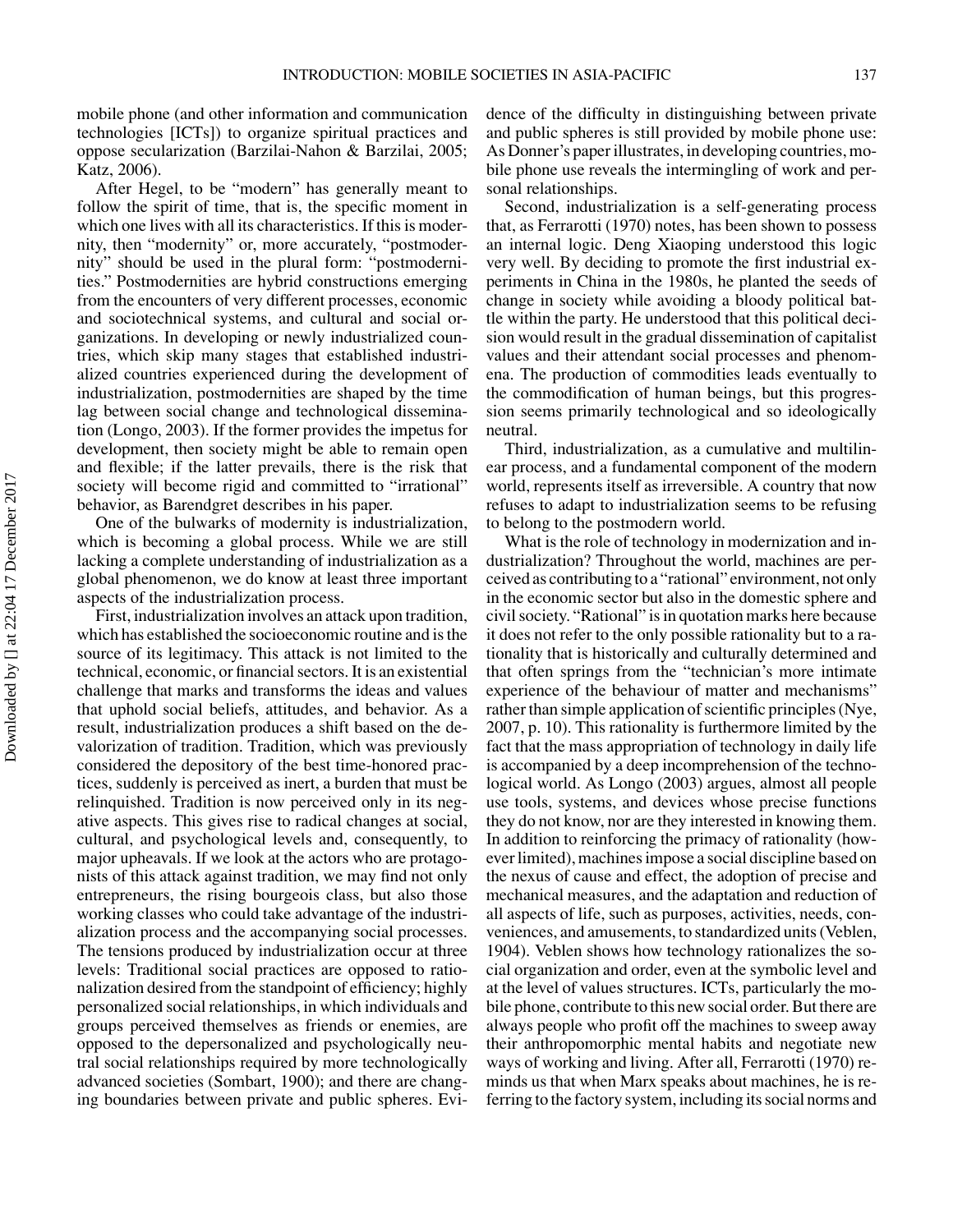rules. In other words, technology represents a power structure that unhinges the traditional social structure, but by which it is influenced. If the emblem of modernity is the automobile driver, as Keyserling argues (1949), the emblem of postmodernities might well be the mobile phone user.

The shift to modernity involved a radical transformation of the categorization of the spatial/temporal coordinates. The most fundamental of the psychological and social changes wrought by modernity and industrialization were the transformations of the concepts of space and time: Space was annihilated, and time became subjected to mechanization and acceleration. Mobile phone use has provoked a further reconceptualization of time and space. In this new postmodern scenario, users profited off the mobile phone to put themselves in contact with the rhythms of contemporary life; through it they live in multilayered time, performing several activities at the same time, and they experience a new dimension of presence/absence. The mobile phone, like the fixed phone, annihilates the spatial distance between the caller and the recipient, but, unlike the fixed phone, it does not confine users to a specific and relatively immobile space. This is one of the reasons that users associate mobile phone with global developments, unlike landline phones, which are perceived as more local (Fortunati, 2005). The mobile phone is a tool that allows people to access their relational sphere while moving throughout the world; mobile users perceive themselves as citizens of the world. Nothing is more far from the elaboration of nationalism and from the idea of imaged nation (Anderson, 1983) than the information passing through the mobile network, which primarily consists of personal expressions of emotions or organizational details. The only reference to nationality associated with the mobile phone is the national country codes. While traditional media are still considered purveyors of national identity, the new forms of media—such as digital television and radio, mobiles, and the Internet—have a more international scope. This explains also how, as Goggin describes in his paper, the diffusion of the mobile phone has contributed to the reorientation of the national identity currently underway in Australia.

The writings of Manuel Castells (1996, 2000; Castells et al., 2007) help us to understand another spatial effect produced by modernity and radicalized by globalization: the opposition between the city and the country. The mobile phone use contributes to this opposition as well. Population and technologies are accumulated to the *n*th degree in the cities, while the countryside is devalued and considered backward. The modernization of space leads to the overshadowing development of certain cities and the reconfiguration of urban space as a result of a complex sociotechnical mechanism in which "automobility" (Urry, 2004) and ICT use reciprocally influence and enhance each other. Urbanization, migration, and diasporas

are processes that are made more endurable thanks to the mobile phone, as it creates a bridge between those who leave and those who remain, and sustains the social integration of people who are spatially separated.

There is another important sphere that ICTs' diffusion and use, and especially that of the mobile phone, have radically influenced: freedom (and its corollary, individualization). Freedom is at the core of changes set in motion by industrialization and modernity. The mass appropriation of communication and information technologies, especially the mobile phone, suggests that they convey a sense of empowerment and freedom to the individuals. Several studies have illustrated the role of the mobile phone in enhancing democracy throughout the world (Rheingold, 2002; Nyiri, 2003). In China, for example, the combined use of SMS, emails, and the Internet has played a key role in mobilizing people (Lee, 2005). Using these new media, people were able to dodge official sanction, disseminate information, and organize political protests and demonstrations. Other studies, in contrast, have stressed the ways in which technological development furthers capitalist authority and despotism (Panzieri, 1970). Who is right? Probably both. The first group focuses on some potential benefits of technology, and the second, on other negative effects. ICTs, particularly the mobile phone, are no exception. On the one hand, mobiles are vehicles of despotism, enforcing control over also the domestic sphere and "leisure" time. On the other hand, the mobile also presents the chance that its control is technically more difficult than that on other technologies such as the Internet, which opens the possibility of bottom-up creativity and development, as evident in the SMS phenomenon. Zhou He describes this in his paper on China.

This debate on modernization, industrialization, and technology is now merged with that on globalization. From a global perspective, information and communication technologies represent a discontinuous change, since they enable a shift from national economies to an economy that is able to function as a real-time networked unit on a world scale (Castells, 1996, 2000). This is the frame that has allowed the massive migration of capital and industries to the developing world. But it is also the frame that shows how societies in Pacific-Asia contrast or accelerate or stop or accompany capitalist development. In this frame the role of the mobile phone is very prominent and spreads fast from the bottom up, opening at the same time new opportunities for ordinary people.

This special issue, which focuses on mobile communication in a few Asia-Pacific countries, offers an extraordinary fresco of contemporary social realities in that part of the world. It questions the very resistant stereotype that social, cultural, political, and economic dimensions necessarily stand and fall together. It shows instead that these dimensions can develop in different directions and